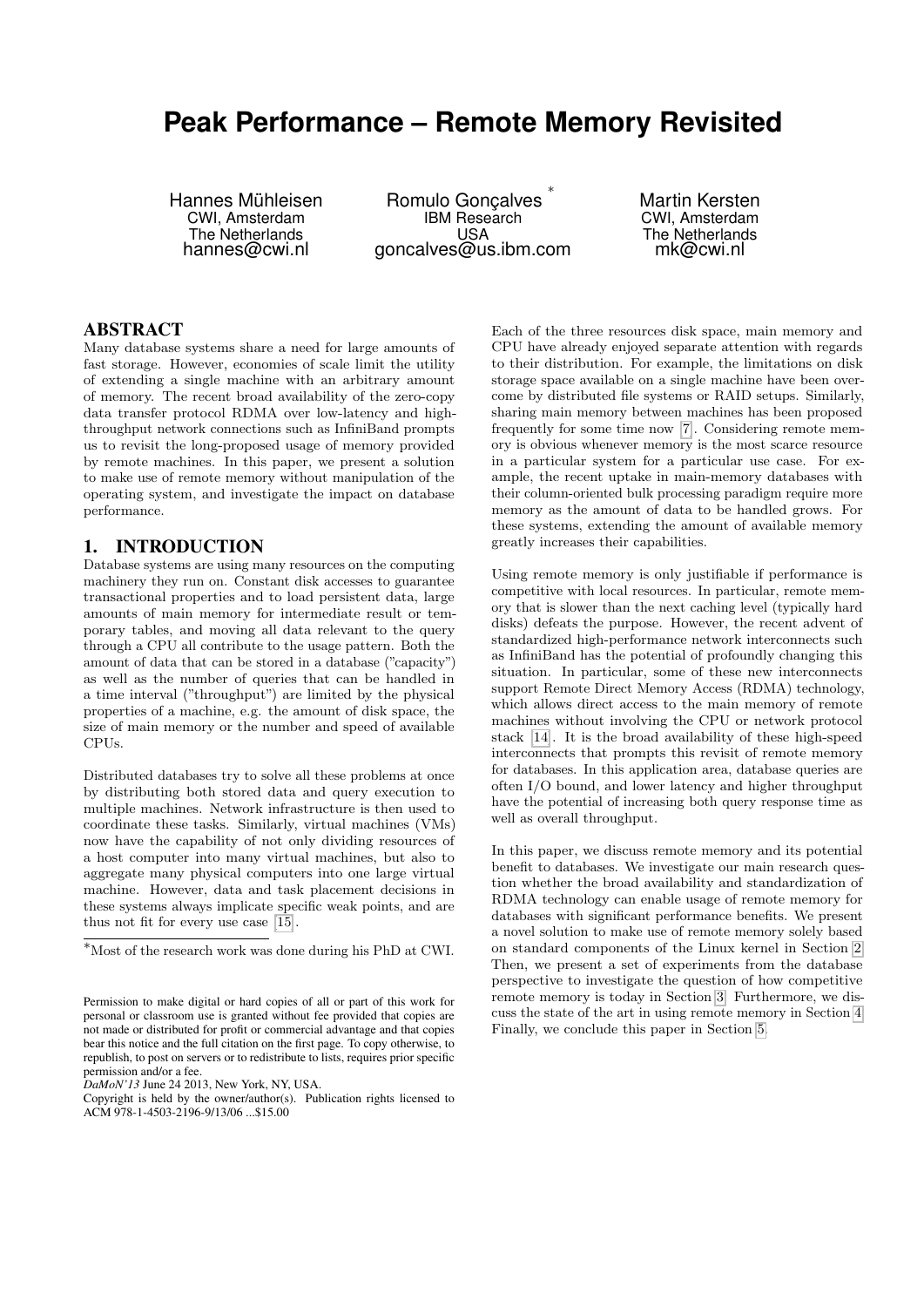## <span id="page-1-0"></span>2. DATABASES AND REMOTE MEMORY

Modern operating systems typically over-commit their physical memory. The memory addresses used by applications refer to virtual memory. If the total amount of virtual memory used by all applications outgrows the physical amount of memory in the system, the operating system choses memory pages to be "swapped out" to the hard disk. In most cases, a variant of the least-recently-used (LRU) heuristic is used to decide which pages should be removed. Whenever an application tries to read from an address for which the corresponding page has been swapped out, the operating system will intercept this, read this page from disk again, put it into memory, and the application happily continues. However, there are typically three or four orders of magnitude in difference between disk and memory access latencies. Therefore, if the amount of memory frequently read exceeds the amount of physical memory, "thrashing" will occur, where the system is mostly occupied with swapping pages in and out of memory. This has serious impacts on overall system performance. Therefore, most database systems try to avoid this situation. For example, available memory is frequently used in query optimization cost models to determine the expected execution costs for a query [\[11\]](#page-6-3).

In relational databases, the amount of memory required to process a single query is also dependent on the processing model used. In the case of an iterator-based approach, only single tuples are processed at a time. High demand for memory can however still occur for example when building hash tables or when temporary tables are being created. Contrary, in the bulk processing model, all intermediate results of operators are materialized in memory. This is done in order to allow high performance in operator execution due to a high probability of CPU cache locality. The advantages of this processing model are particularly apparent when executing OLAP-style queries that require reading a considerable part of the stored data in order to calculate their result. Here, using classical B-Trees to limit the amount of data that has to be loaded from disk into memory is less effective. Furthermore, intermediate results in this class of queries can become very large and even outgrow the size of the explicitly stored data.

Hence, the availability of more memory – or in more general terms, more fast temporary storage – is expected to be beneficial to database performance. However, adding more memory to a single computer quickly loses utility through increasing hardware costs. It is not impossible to order a machine with one Petabyte of main memory, but due to the economies of scale, it is more cost-efficient to purchase a number of smaller machines instead and then enable the computer running the database to make use of the main memory on the other machines. Assuming one is either unable or unwilling to make changes or rewrite applications to distributed operations, one has three main options:

- 1. Manipulations to the operating system's virtual memory mechanisms, such that pages being swapped out are not sent to local storage, but instead to remote memory. We will discuss previous approaches in Section [4.](#page-4-0)
- 2. Since most operating systems allow to specify the location of the area in the file system where pages are

swapped out to, one could redirect these to a remote file system using a well-known technology such as NFS and then placing the remote file system in remote memory.

3. If the application actively avoids using the operating system's swap facilities, as it is the case with many databases, one could also redirect their temporary storage areas to the remote memory exported as a file system.

When accessing remote memory through a network interface, it is safe to assume that the memory interface on both sides will not be the limiting factor to access throughput and latency. Moreover, this speed is limited by the throughput and latency of the network interface as well as the device bus speed. This has one important implication: When accessing remote memory through a network interface, the number of remote machines that provide memory is not important. Each remote machine is able to saturate the network and bus bandwidth with data read directly from its memory. Hence, unlike in classical RAID scenarios with slower disks, we can expect full performance regardless of the number of remote machines that are used. Furthermore, comparable to the recent uptake in SSD-based storage solutions due to their negligible performance penalties when performing random access or stride reads, remote memory does not involve moving parts and is thus also expected to excel in this dimension, which is crucial for database operations.

## 2.1 New Hardware: InfiniBand & RDMA

InfiniBand  $(IB)$  is widely used in high-performance computing environments because of higher bandwidth capabilities than Ethernet. Bandwidths of up to 300Gb/s have been specified so far. Furthermore, InfiniBand supports a technology named Remote Direct Memory Access (RDMA). RDMA enables direct access to the main memory of a remote host (read and write). The most apparent benefit of using RDMA is a reduction in CPU load thanks to the aforementioned direct data placement (avoid intermediate data copies) and OS bypassing techniques (reduced context switch rate) [\[1\]](#page-6-4).

A second effect is less obvious: RDMA also significantly reduces the memory bus load as the data is directly DMAed to/from its location in main-memory. Therefore, the data crosses the memory bus only once per transfer. The kernel TCP/IP stack on the other hand requires several such crossings. This may lead to noticeable contention on the memory bus under high network I/O. Thus, adding additional CPU cores to the system is not a replacement for RDMA.

The RDMA interface is quite different from a conventional TCP socket transfer operations which allows overlapping of communication and computation thereby hiding the network delay. However, RDMA performs best when large chunks of data are transferred. With small transfer units as they occur, e.g., in a tuple-by-tuple transmission, only a small fraction of the available bandwidth can be used. In [\[5\]](#page-6-5), the authors have shown that, for a single connection, only transfer units  $of > 4$  KB or higher were able to saturate the network link. However, large transfer units come at a price with regards to latency. Hence, a compromise transfer unit of 2 MB is typically used [\[3\]](#page-6-6).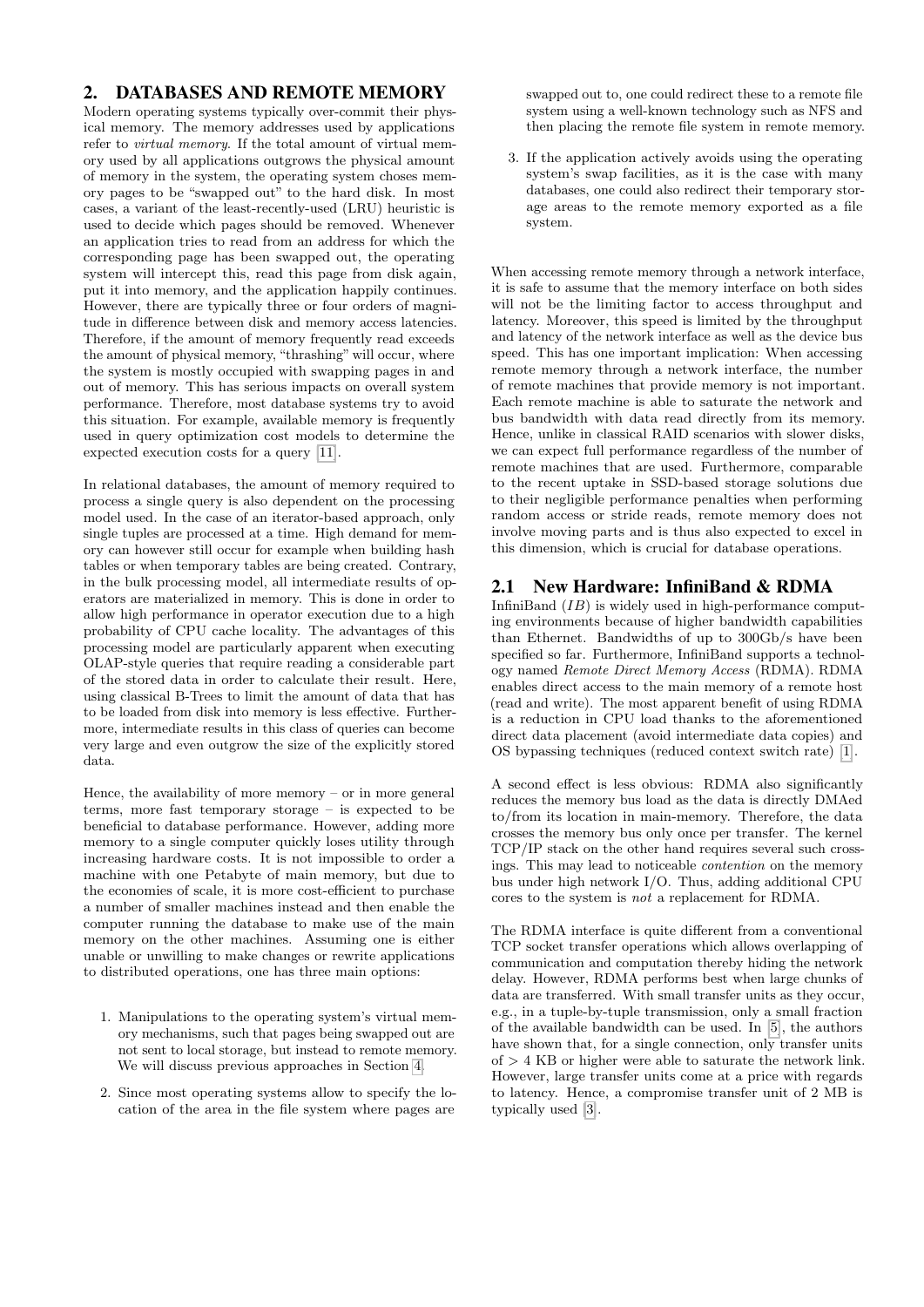## 2.2 Remote Memory for Temporary Files

Instead of manipulating core system services, we have chosen a different approach. Most databases including MonetDB, PostgreSQL and many others allow the database administrator to specify a temporary working directory. In the case of row-oriented databases, this is typically used to materialize temporary tables too large to fit in memory. In the case of MonetDB intermediate results are materialized to allow for bulk processing at every step of the query execution. Here, the temporary directory is also used to hold intermediate results too large for main memory. It is precisely this feature of databases that allows us to take advantage of remote memory without changing core operating system services: Remote access to file systems is a very mature technology, the Network File System (NFS) is a common method to achieve remote file access. We can now piece together a solution for allowing a database to make use of remote memory using RDMA technology as follows:

The nodes providing memory ("Provider") create a Ramdisk. A Ramdisk is a virtual file system which is not backed by disk sectors, but instead an area in main memory. To force allocation and allow a later step, we now create a zeroed Blockfile that fills the Ramdisk to capacity. Then, the Ramdisk file system is exported using a NFS Server. Since NFS supports the RDMA transport protocol, it is this step where we exploit RDMA's advantages as described above. Keep in mind that the number of providers is expected to be larger than one and essentially unlimited, which allows for immense memory-backed file systems.

<span id="page-2-1"></span>

Figure 1: Remote Memory as Local File System

Once this process has been completed on all Providers, the node that likes to use the remote memory ("Requester") now performs the following process: From each Provider, it mounts the NFS share using the NFS client with of course the RDMA transport. Then, a Loopback device is set up for each of the Blockfiles on the Providers. This allows us to treat the remote Blockfiles that reside in a in-memory file system as a local block device. The set of loopback devices (one for each provider) is now aggregated into a single file system using a Volume Manager. In practice, one can either use the Linux Logical Volume Manager (LVM), the Linux Software

RAID functionality (mdadm), or the multi-volume features of the recent BTRFS file system. In the first two cases, a larger logical volume is created, which can then be formatted with a File system (e.g. ext4), the latter case does not require this additional layer of indirection and is thus preferred. Finally, the aggregated volume is mounted into the file system, where it can now be used as a temporary directory for a database. This process is visualized in Figure [1.](#page-2-1) We can see how the database uses the file system to write data to a volume. This volume however is backed by a number of loopback devices, which in turn point to a file on a remote machine, where it resides in a Ramdisk.

While this approach to remote memory might appear cumbersome and slow at first, its huge advantage is not requiring any changes to the operating system, and most recent Linux installations can directly create such a setup "out of the box". Furthermore, an almost arbitrary number of remote machines can be used to provide memory, but through the aggregation in the volume manager, they will appear as a single large file system to the database. Unfortunately, an increasing number of nodes will increase the chance of one of these nodes failing, which would destroy the virtual file system. However, some volume managers support the creation of aggregated volumes with RAID semantics in software, which allows to replace failed nodes and rebuild the virtual volume, even while being in use.

We have created setup scripts for both Providers and Re-quester, they are available on-line<sup>[1](#page-2-2)</sup>. In the subsequent section, we will investigate on the performance of this approach and see how close it comes to its theoretical performance goal, the raw network interface speed.

## <span id="page-2-0"></span>3. EXPERIMENTAL RESULTS

We have described our approach in making use of remote memory for fast temporary file storage. Databases, in particular databases that use the bulk processing model and are forced to materialize intermediate results, can draw immense benefits from such a fast file system. Our methodology for our experiments is thus twofold: We first perform baseline throughput and latency tests on the aggregated remote memory. Second, we assess the benefit of remote memory for OLAP database query processing.

All experiments were run on a cluster of 14 machines. Each machine was equipped with 16 GB of main memory, a Intel Core i7 processor clocked at 3.4 Ghz, and a QDR InfiniBand Network card with a theoretical throughput of 40Gb(it)/s. The operating system used was Fedora Linux 16, Kernel version 3.3.4. Of these 14 nodes, 13 were used to provide memory to the 14th. The total amount of aggregated memory on the requester was 182 GB. Keep in mind, that apart from the InfiniBand network these are desktop-class machines.

The technique we have chosen has one crucial advantage: It does not require changes to the Linux kernel. The disadvantage is the rather large number of intermediate components and translations. Even though they all run inside the kernel, they might have such a large performance impact that makes using it impractical. Therefore, we are interested in how

<span id="page-2-2"></span><sup>1</sup> <http://www.cwi.nl/~hannes/rram>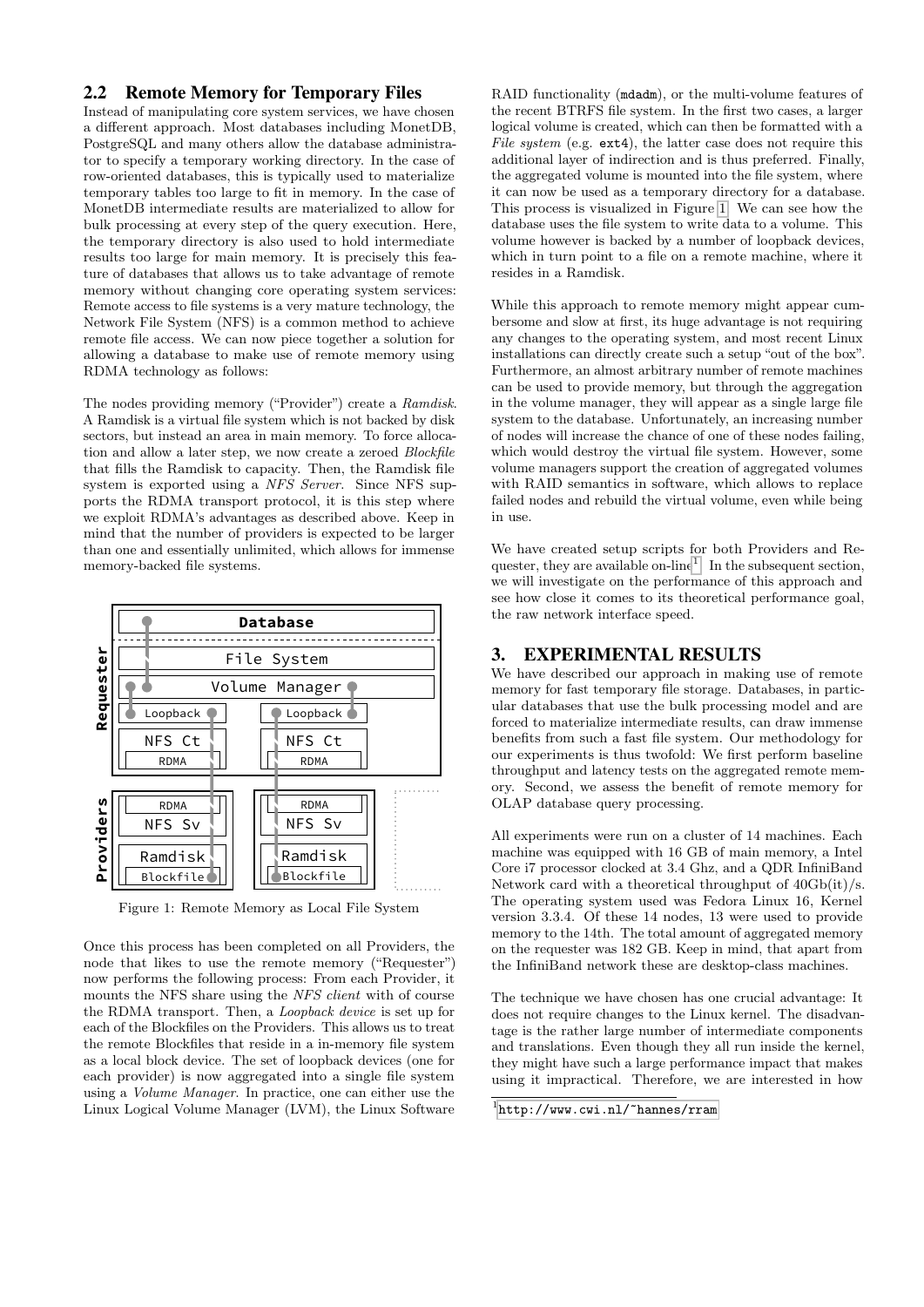close our method comes towards the theoretical speed limit, which is limited by the speed of the InfiniBand network.

In the second part, we present an experiment where we compare the performance of MonetDB with and without remote memory for temporary storage. As a data set and query workload, we use TPC-H's full set of 22 analytical SQL queries.

#### 3.1 Cluster bandwidth

The cluster is equipped with QDR InfiniBand, i.e., a theoretical 40 Gb/s transfer bandwidth. We have used the qperf benchmark to determine the realistic uni- and bi- directional bandwidth. For our hardware, we were able to reach a bandwidth of 3.21 GB/s uni-directional and 4.37 GB/s bidirectional. To our surprise, the bi-directional bandwidth is not twice the uni-directional bandwidth. The nodes composing our cluster are commodity desktops which have PCI-16x slots to support graphic cards. Such slots have asymmetric bandwidth contrary to the 8x slots used for servers, which explains the discrepancy. The bi- and uni-directional bandwidth for the two independent servers is an indication that, even with proper slots, the PCI bus rather than the QDR network link is the bottleneck for remote data access. The expected results are 3.8 GB/sec uni-directional bandwidth and 7.6 GB/sec bi-directional bandwidth. Such values are only possible with a PCI 3.0 bus.

<span id="page-3-0"></span>

Figure 2: Baseline Performance – Throughput

### 3.2 Baseline Performance

We have presented a solution for access to remote memory through the file system using NFS and RDMA. In this baseline performance comparison experiment, we have compared our approach to several others with regards to the two main I/O performance indicators throughput and latency: While RDMA promises the highest performance in data transfer compared to IP-bound solutions, we are still interested in how NFS access to remote memory performs when using gigabit Ethernet (ETH) and Ethernet-over-InfiniBand (EoIB). Furthermore, there is another option, the Internet Small Computer System Interface (iSCSI) over RDMA [\[10\]](#page-6-7). Contrary to NFS, iSCSI exports block devices and not file systems. Nevertheless, the Linux kernel comes with iSCSI support over Ethernet and RDMA transports. Finally, we compare the performance of our approach when using either RAID0 (striping) or RAID5 (block-level striping with distributed

parity) on the volume manager level. As discussed above, we are able to handle failing memory provider nodes with the RAID5 solution, but expect a negative performance impact on writing due to the calculation and writing of the parity blocks. Finally, we introduce control tests where applicable with a local hard disk (HDD), a local Solid State Disk (SSD) and a local Ramdisk. For our RDMA transports, previous work has shown that a message size of 2 MB provides the best compromise between throughput and delay on QDR connections [\[3\]](#page-6-6). Hence, this value was used as the block size for our RDMA-backed file systems. For the iSCSI setups, the default message size of 512 bytes was used. For the iSCSI/RDMA setup, the recommended message size of 64 K was configured. The control tests used a Seagate SV35 hard disk and a OCZ Vertex Turbo solid state disk. Both disks were connected using a SATA 2.0 interface.

In order to measure throughput, we have written a 100 GB file to the remote memory volume and measured the time taken. Afterwards, we cleared the file system cache and read the file that was just written again. From this, we can calculate the average throughput rate in Gigabytes per second (GB/s), both for read and write operations. These results can be seen in Figure [2.](#page-3-0) In addition, this graph shows the measured top throughput of the InfiniBand interface speed as a red horizontal line. We can see how NFS/RDMA clearly outperforms all other solutions in read speed, even with RAID5 redundancy. For writing, NFS over RDMA and iSCSI are similar in performance, and we can also see the huge impact of the parity block writing in the RAID5 setup. Most interesting, the difference between the InfiniBand interface speed and the performance achieved by our approach in reading is rather small, considering the amount of protocol translation involved.

We can observe a similar distribution for the access latency in Figure [3.](#page-3-1) Here, we have measured the average amount of time to read a block of data from the different file systems. Again, we can observe how RDMA-backed NFS clearly outperforms iSCSI setups and even the local SSD. The difference between the NFS/RDMA setup and the RAID0 array on top of NFS/RDMA are attributed to the software RAID layer, where the O\_DIRECT flag that disables caching structures had no effect, and requests were thus served out of memory-resident caches.

<span id="page-3-1"></span>

Figure 3: Baseline Performance – Latency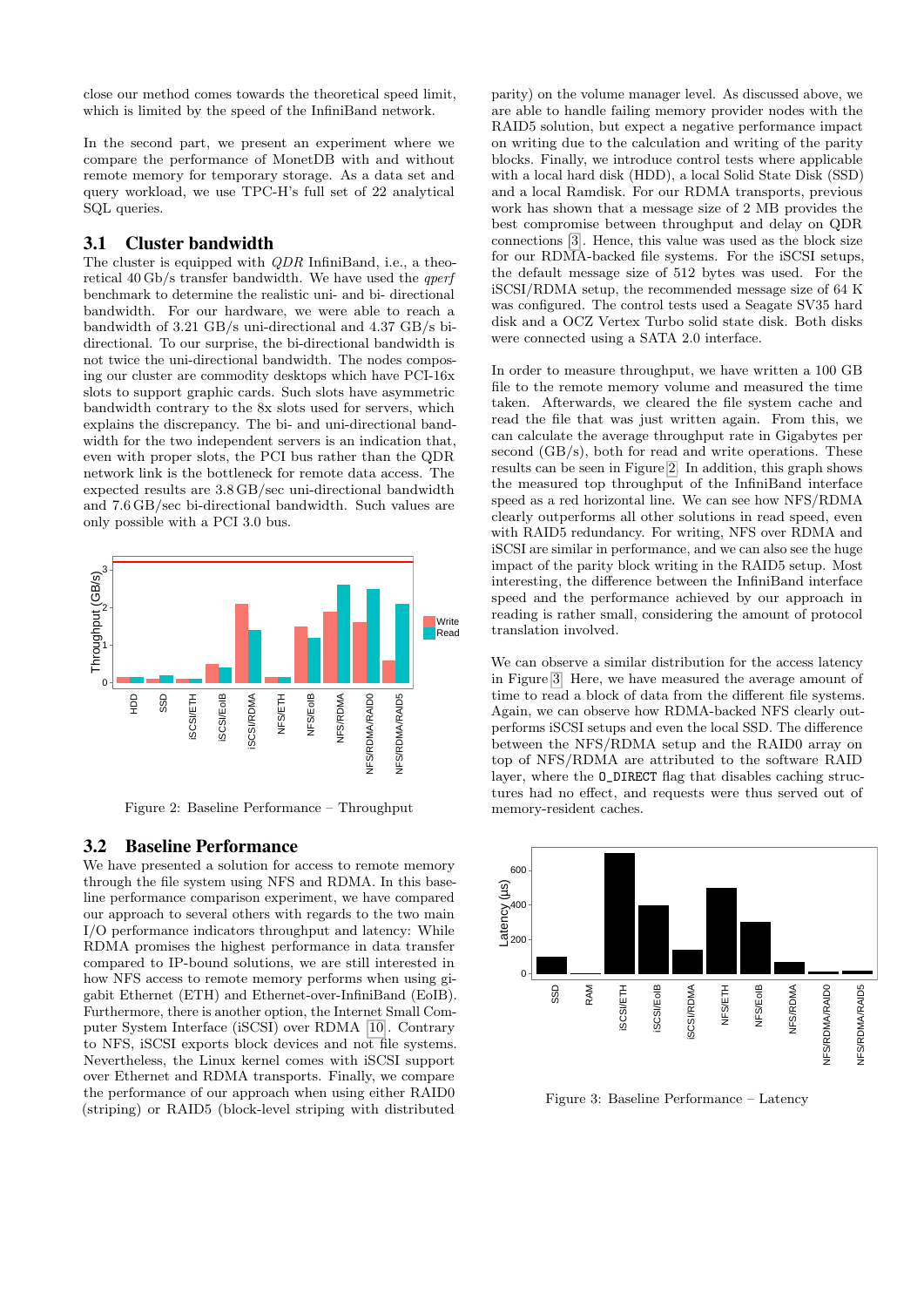<span id="page-4-1"></span>

| Query | Read (GB) | Write (GB) |
|-------|-----------|------------|
| q01   | 13.50     | 49.44      |
| q18   | 5.35      | 28.36      |
| q21   | 6.74      | 9.14       |
| q03   | 5.62      | 5.96       |
| q13   | 2.38      | 6.56       |

Table 1: Intermediate Traffic - Top 5 Queries

## 3.3 TPC-H Performance

As discussed in our introduction, memory shortages when storing intermediate results are most serious during analytical query processing within a database. Moreover, in databases using the bulk processing scheme, intermediate results have to be materialized, and if they do not fit into main memory, they are typically moved to the hard disk. In this experiment, we intend to show the relationship between the speed of the temporary storage area in the file system and the query performance. We have chosen the well-known TPC-H benchmark for this purpose. The database under test is MonetDB, which fits well into the described class of systems. MonetDB was extended with a new configuration setting to specify the location for temporary files.

We have set the TPC-H data generator's "scaling factor" to 100, which resulted in a database size of 107 GB. This entire dataset cannot be loaded into the node's 16 GB of main memory. Also, some of these complex queries produce large intermediate results, which do not fit into memory as well. Therefore, they are well suited to show the potential benefits of using remote memory over RDMA for databases. In a preliminary step, we have also measured the amount of temporary data that is written to and read from the temporary storage space for each query. The five queries with the highest amount of temporary I/O are shown in Table [1.](#page-4-1) From this, we expect the top queries to show the speed differences for the temporary storage area most clearly. The discrepancies between data written and data read in this table stem from the particular implementation of MonetDB, which uses memory-mapped files. Here, the operating system decides when and which changed data is written back to disk.

<span id="page-4-2"></span>

Figure 4: Remote Memory – TPC-H Query Timings

We have run the query workload of 22 queries five times in two environments: "HDD", where the temporary storage area is located on a normal hard disk, and "RRAM", where

we have put temporary storage onto a volume backed by the combined memory of our 13 provider nodes using the NFS/RDMA/RAID0 method that showed the best performance in our baseline experiments. The timings reported are cold runs, where the database server has been restarted between queries. For each query run, we have measured the time required to calculate the result as well as the traffic over the InfiniBand interface where applicable.

The timing results from this experiment – averaged over the five runs on a logarithmic scale – are shown in Figure [4.](#page-4-2) Error bars show the standard error of the average execution time. We can see how the remote memory setup vastly outperforms the baseline HDD performance. Overall, it took about one hour to run all queries with the temporary files being stored on a HDD, but only 15 minutes with the remote memory. If we compare these results again to the temporary storage traffic from Table [1,](#page-4-1) we can see for example how query 01, which showed the highest temporary storage traffic also shows a large difference in execution times. However, even queries without huge result sets such as 17 showed much improvement. At the same time, the error bars also indicate a lower variance in execution times for the RRAM scenario, which is little surprising since random access is no issue for memory.

<span id="page-4-3"></span>

Figure 5: TPC-H q01 Network Traffic

As mentioned, we have also sampled the throughput for the InfiniBand network interface during query executions. Figure [5](#page-4-3) shows the interface throughput during execution of Query q01 for both directions. We can see how actual data access by the database reaches a top speed of 1.5 Gigabytes per second, and is sustained for longer periods of time at about one GB/s. While these figures are lower than the bulk throughput rate shown in Figure [2,](#page-3-0) they are still vastly superior to the throughput achievable on HDDs or SSDs without striping.

## <span id="page-4-0"></span>4. LOOKING BACK TO LOOK FORWARD

The concept of using to remote memories and high speed networks to improve performance is not recent. Twenty years ago, they were exploited to improve distributed query performance for OLTP systems [\[7,](#page-6-1) [4\]](#page-6-8). In the same line, RAMcloud [\[13\]](#page-6-9) exploits the fact that remote memory access is becoming more efficient than disk access, i.e., it has lower latency and higher bandwidth.

They observed typical contemporary storage system architectures, like SATA300 and SAS, provide a theoretical maximum IO performance of 3000 Mb/sec (375 MB/sec). Such effective bandwidth is further degraded by additional hardware overhead, e.g., the seek time, operating system software time,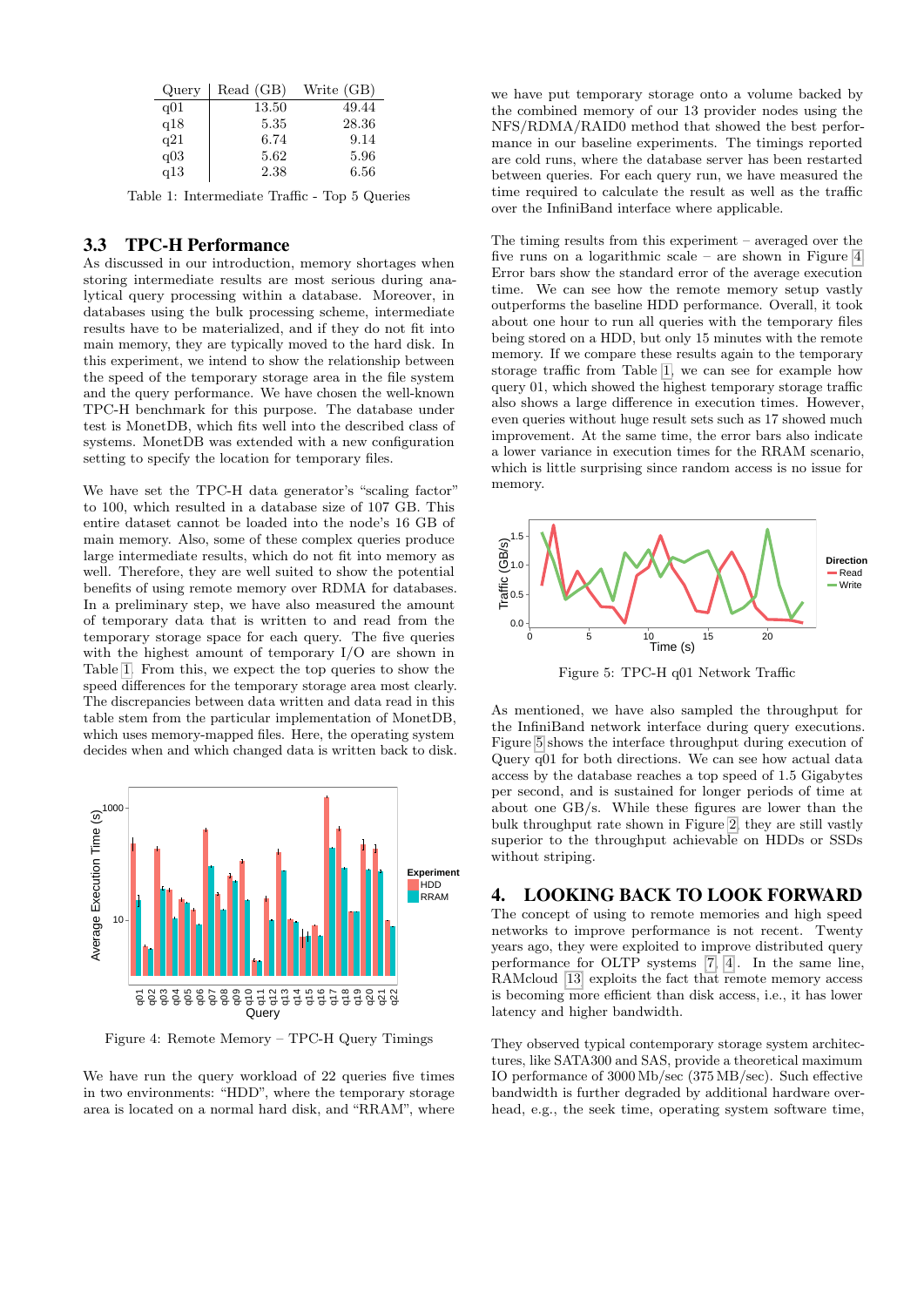and especially the random access time. Hence, since remote memory does not suffer from seek and rotational delays, access to remote memories is orders of magnitude lower than to the local disk [\[13\]](#page-6-9).

In the context of distributed file systems, authors in [\[12\]](#page-6-10) had benchmarked NFS over InfiniBand using RDMA and over Ethernet. The performance results for reading and write were crucial to motivate the study of the RDMA benefits for Hadoop Distributed file system [\[8\]](#page-6-11) and its further exploitation by HBase [\[6\]](#page-6-12). In both cases, due to the architecture of both systems and the use of Java sockets, an extension was required for transparent communication layer. Furthermore, they did not exploit the use of remote memory for storage.

Authors in [\[2\]](#page-6-13) used a memory based back-end file system for a distributed file system to study, at small scale, the performance and scalability of parallel NFS (pNFS) with PVFS2 as the back-end file system. The idea is to decouple the data and metadata paths and distribute data to multiple storage servers and allow clients to access storage servers in parallel. At the same time, facilitate interoperability, this is, it supports three types of data layouts: blocks, files, and objects.

Standing on the shoulders of this previous work, we plan to explore the use of pNFS and memory based back-end file systems to build a large scale cache for intermediates. Similar to the sunflowerconcept, several DBMSs will sit around the large cache connected through the pNFS-RDMA. Intermediates of one DBMS are re-used to boost the performance of queries settled in the other DBMSs. The concept has been successfully tested for single DBMS and small local cache [\[9\]](#page-6-14).

## <span id="page-5-0"></span>5. CONCLUDING REMARKS

Over the course of this paper, we have discussed new uses for remote memory from a database perspective. We have argued for a non-intrusive solution to making remote memory available to a database. We have described our approach, which is based on volume managers, loopback devices, and – most importantly – novel low-latency and high throughput InfiniBand network hardware and the zero-copy RDMA remote memory access protocol. In our experiments, we have seen this solution to come very close to the maximum in network interface speed. Furthermore, in running the standard database benchmark TPC-H on the relational database MonetDB, we were able to see tremendous performance increases.

From our perspective, remote memory through RDMA and mounted into the file system is a great opportunity for speeding up unmodified applications such as databases, which write and read large temporary files to a configurable location in the file system. Our solution can be seen as an "add-on booster" to previous database installations, particularly those that are plagued by lack of memory or the inability to further extend the same. We provide the necessary scripts to set this up in other RDMA-enabled environments with the Linux operating system, and hope to have encouraged the reader to also try our approach.

For now, we manually assign memory providers to a requester. However, due to the immense flexibility of today's volume managers, there are multiple possibilities for future work in

this area. For example, one could start with a comparably small volume for temporary file storage by a database, and then periodically monitor this volume with regards to its usage. If the volume usage would cross a certain threshold, one could automatically request a provider node from a predefined pool, connect to it over NFS/RDMA, add the provided Ramdisk to the volume manager, and expand the temporary storage volume on-demand. This solution would also not require any changes to the operating system. Furthermore, nodes could without any issue act as both requester and provider at the same time. A pool of machines could then dynamically share their combined memory, possibly again steered purely by demand. We would expect such a setup to behave particularly well whenever the memory demand on the machines is non-uniform. This approach would also make use of the computing resources on the memory providers.

Another area of future work is swapping to the volume created from remote Ramdisks. We have performed some preliminary experiments on the subject, but have found performance and stability to be non-satisfactory. However, future changes to the Linux swapping mechanism could make this solution viable again. If so, even applications that are not using temporary files for intermediate could directly make use of remote memory.

A valid point of criticism are the current costs of the proposed setup. Infiniband network cards and (more importantly) matching switches are currently very expensive when compared to regular networking hardware. Moreover, the performance figures we have presented could also potentially be reached by combining several solid state drives into a RAID setup. For example, to beat the throughput of around 2.5 GB/s that we have seen in our setup, one would have to combine at least six of the latest solid state drives, which can provide data at a speed of around 500 MB/s (2013-05). Also, a high-price RAID controller capable of operating at these speeds would be required. A different direction of extending the capabilities of a single server would be to extend a single server with more main memory. However, the amount of memory that can be put into a single server is limited by the economies of scale, where only mass-produced main board, processors and memory modules are cost-effective. For example, it is currently not economically viable to purchase servers with much more than 1 TB of main memory, because the ratio between added memory and system price sharply increases after this point.

However, RDMA technology has recently been standardized [\[14\]](#page-6-2), and there are a number of physical transports already that support RDMA already available, including Ethernet. Hence, there is some indication that the prices for RDMA hardware could drop soon, opening up a new window into fast caches for database operations. Also, highperformance network interconnects also have major advantages for other distributed applications.